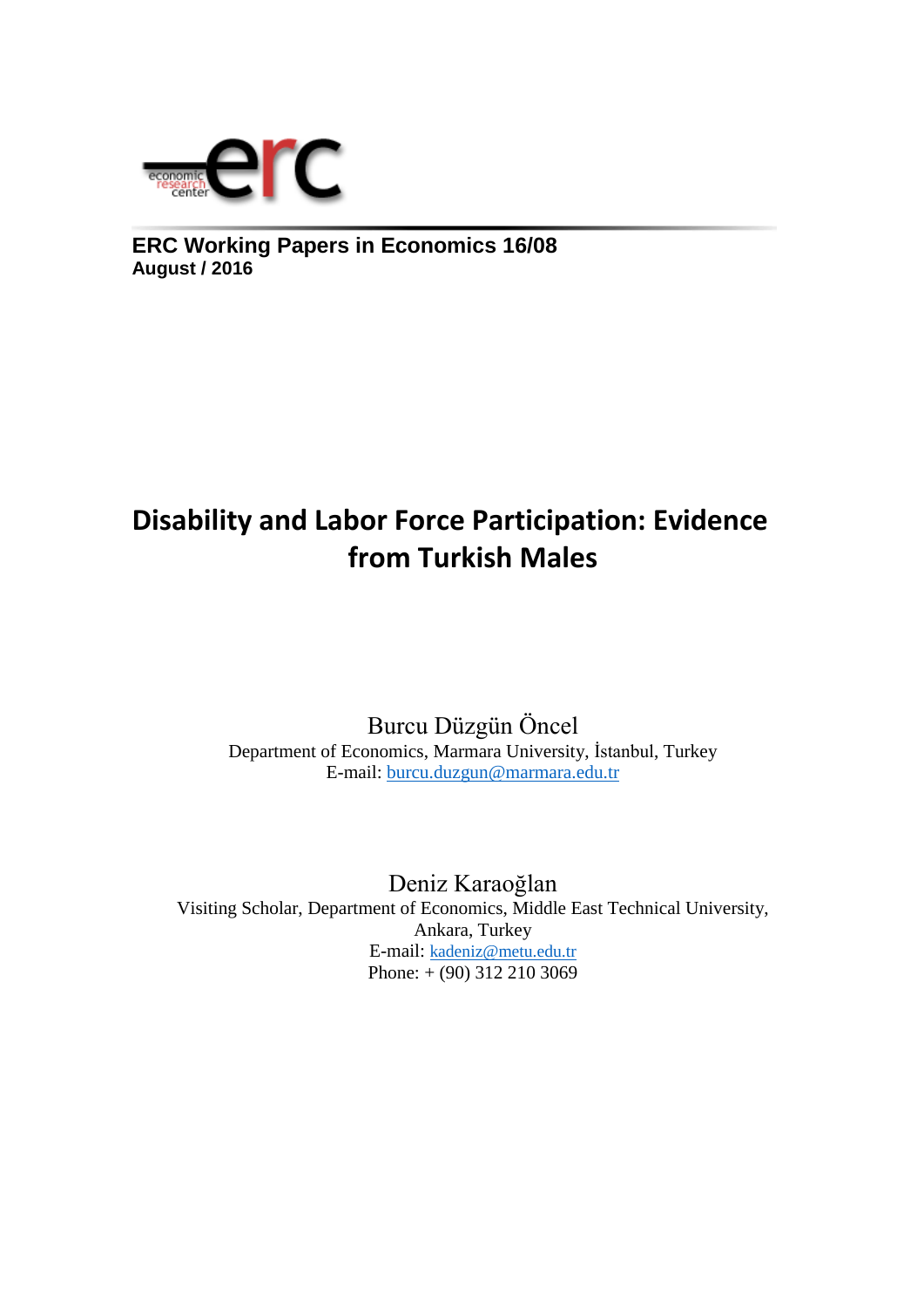## Disability and Labor Force Participation: Evidence from Turkish Males

Burcu Duzgun-Oncel<sup>1</sup>, Deniz Karaoglan<sup>2\*</sup>

<sup>1</sup> Marmara University, Department of Economics, Turkey: burcu.duzgun@marmara.edu.tr <sup>2</sup>METU, Department of Economics (Visiting Scholar), Turkey: kadeniz@metu.edu.tr \* Corresponding Author

#### Abstract

This paper attempts to examine the influence of disability status on labor force participation of males aged between 25 and 64. Our attention is only on males in order to avoid complications arising from gender differences in disability and labor force participation. The data is from Turkish Health Survey (THS) for the year 2012 prepared by Turkish Statistical Institute (TURKSTAT). We believe that revealing the differences in labor outcomes that can be attributed to disability status of individuals would be important to understand labor market dynamics of a developing and young populated country; Turkey. We define disability as an impairment of long term health conditions that lasts more than six months which restricts individual in daily activities and categorize individuals as non-disabled, disabled with no limitations, disabled with some limitations and disabled with severe limitations by controlling work related disabilities. In the first part of the study we provide descriptive analysis on the relationship between disability status and labor market states. We observe that higher share of disabled individuals with severe limitations are out of labor force in every age and low educated individuals experience more disabilities. In the second part, we first estimate probit equations in order to see the relationship between disability and labor force participation, then we implement propensity score matching (PSM) techniques in order to overcome selection bias. PSM results indicate that severe disability prevents males from entering into the labor force, whereas being non-disabled increases the probability of being in the labor force.

*Keywords:disability, labor force participation, probit, propensity score matching*

*JEL Classification: I12, J21, J24, C31, C34*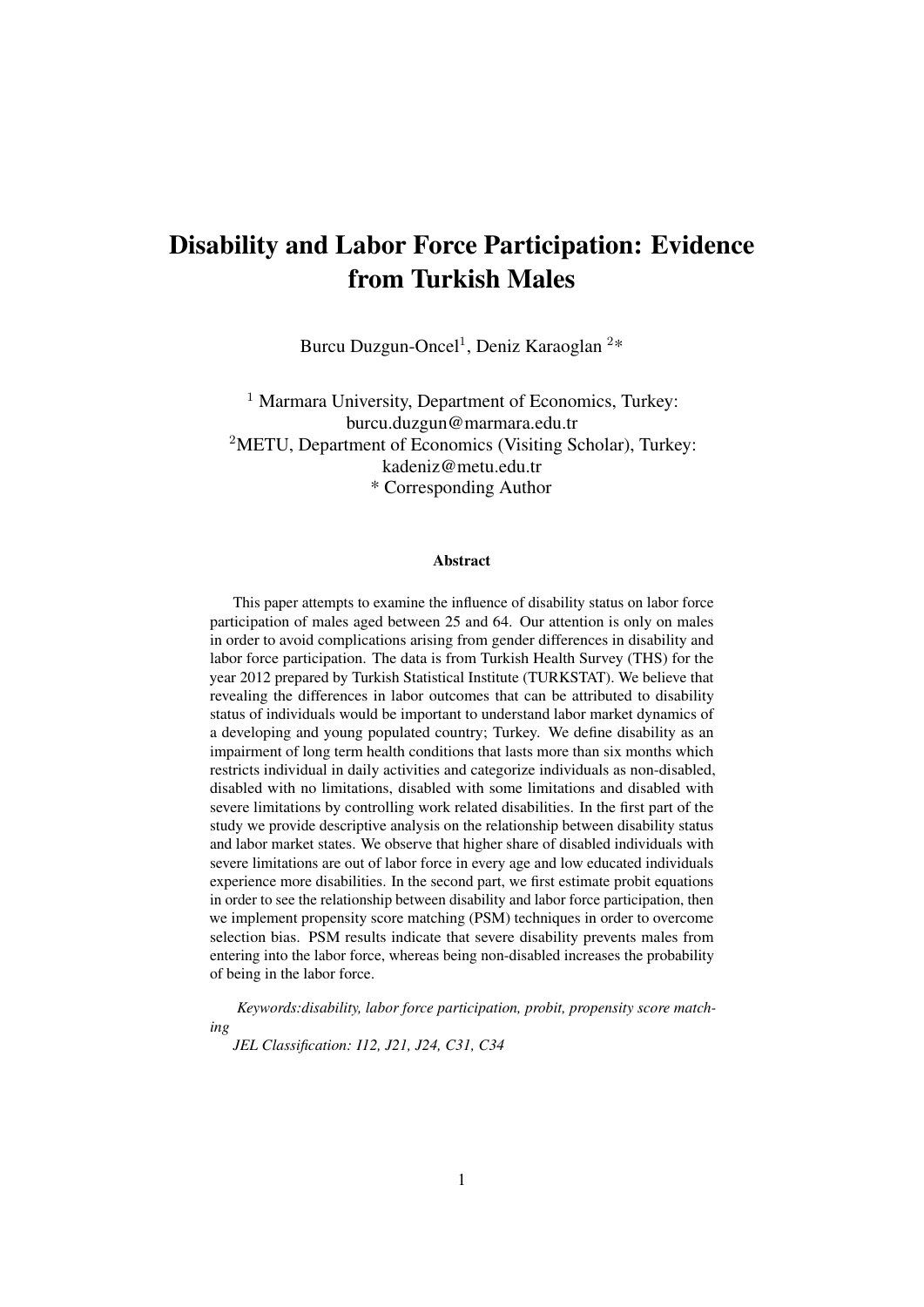## 1 Introduction

Disability is one of the key determinants of labor force participation. Approximately, 15 per cent of world population lives with some form of disability (World Bank, 2013). In most studies, it is stated that disability is significantly related to the lower participation rates (Kidd et al. (2000), Gannon(2005), Bound et al. (1999)),lower employment rates (Baldwin and Johnson (1994)), lower education levels (Perri (1984), Karmel and Nguyen(2008)), lower wages(Kidd et al. (2000), Baldwin and Johnson(1994), Johnson and Lambrinos (1985), Haveman and Wolfe (1990), Luft (1985)), higher medical expenditures (Rice and LaPlante (1994)) and lower economic well-being (Mitra et al., (2012), Haveman and Wolfe (1990)). In this respect, knowing labor force participation of disabled individuals is important especially in developing countries since disability has occupied very minor role in policies.

Previous literature on developed countries points out the negative association between disability and labor force participation. For instance, Kidd et al. (2000) show that men with disability are less likely to participate in the labor force and their wages are less than their non-disabled counterparts by using 1996 British Labor Force data set. Gannon (2009) finds similar results for Ireland by applying dynamic panel models with the Irish part of European Community Household Panel Survey. Gannon (2009) controls the individuals both current and previous disability statuses as well as the previous labor force participation and finds that disability prevents the individuals from fully participating in the labor market. Bound et al. (1999) show that poor health status induces the older workers to leave the labor force in the USA. In that study, the authors also point out the fact that half of the individuals who leave the labor force apply for disability insurance. Next, Bound et a. show that individuals may attempt to change their jobs, rather than leaving the labor force if their health decline over time. Campolieti (2002) also suggests that disability status has significantly negative effects on labor force participation of older males living in Canada. In a recent study, Webber and Bjelland (2015) observe that individuals with work limiting disability are very likely to leave the labor force in the USA.

The major part of the literature focuses on the developed countries, however, few studies investigate the effect of disability on labor market outcomes in developing countries. For example, Mitra and Sambamoorthi (2008) investigate the differences in employment status and wages between disabled and non-disabled males living in Tail Nadu, India. Although they find that the wages of disabled and non-disabled males do not significantly differ from each other, they state that disability is a barrier to employment. Mizunga and Mitra (2012) test the effect of being disabled on employment rates for 15 developing countries<sup>[1]</sup> by using World Health Survey. They find that disabled persons have lower employment rates compared to the non-disabled in 9 of those countries.<sup>[2]</sup>

In the light of above discussion, the main objective of this paper is to examine

<sup>&</sup>lt;sup>1</sup>The countries they consider are: Burkina Faso, Ghena, Kenya, Malawi, Mauritius, Zambia, Zimbabbwe, Bangladesh, Lao PDR, Pakistan, Phillipinnes, Brazil, Dominican Republic, Mexico, Paraguay.

<sup>&</sup>lt;sup>2</sup>Burkina Faso, Ghena, Mauritius, Bangladesh, Pakistan, Phillipinnes, Brazil, Mexico, Paraguay.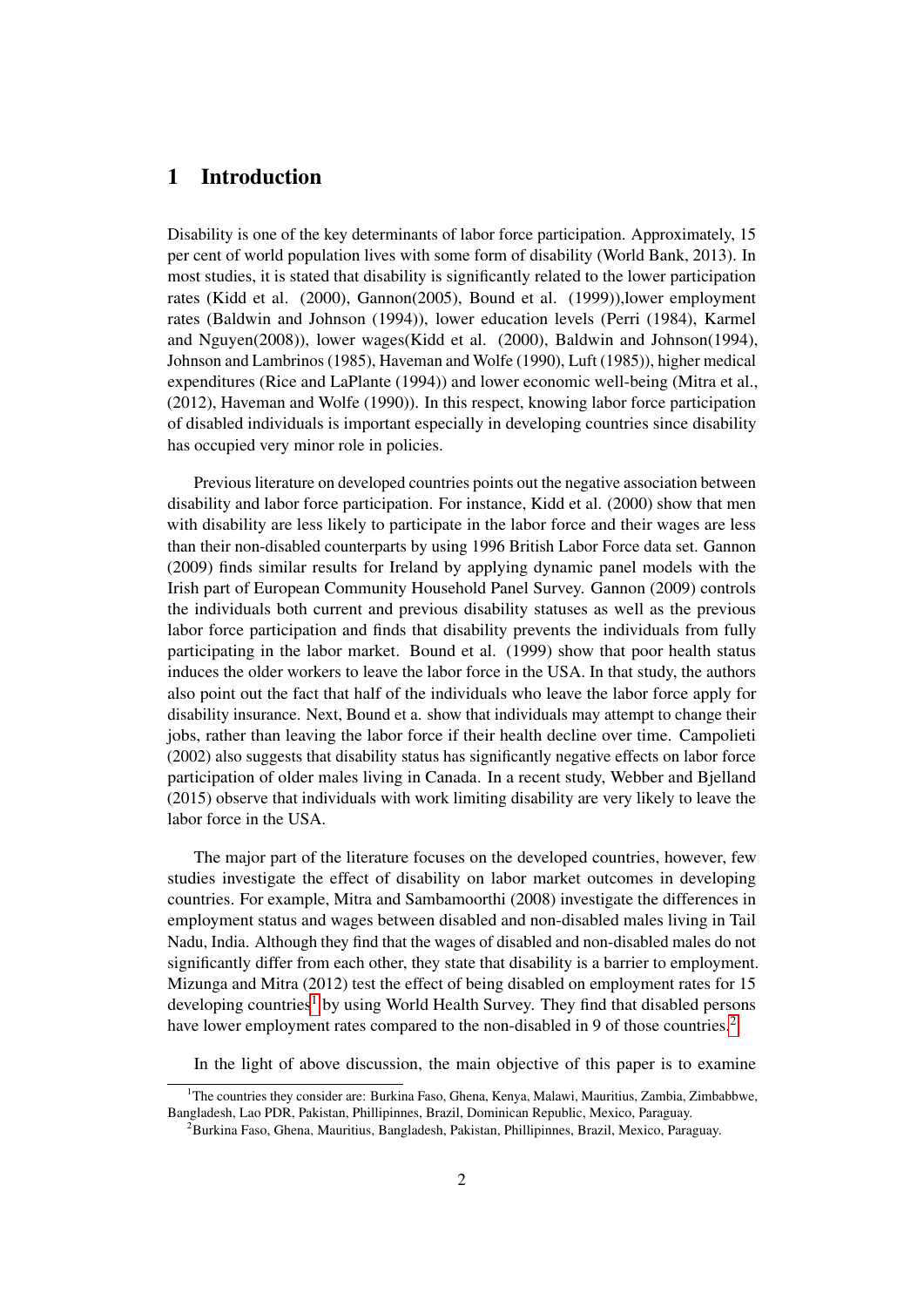the effect of disability status on labor force participation of working age males (25- 64) in Turkey, a middle income, developing country. By the end of February 2016, unemployment rate is 10.9 per cent in Turkey. Unemployment rate is considerably higher relative to developed countries. 50.8 per cent of working age population participates in the labor force. Labor force participation rate is 31.1 per cent among females and 70.9 per cent among males (TURKSTAT (February 2016)). In order to avoid complications arising from gender differences in disability, and due the huge gap between labor force participation rates by gender, in this study, we limit our attention to males only. We believe that revealing the differences in labor force participation that can be attributed to disability status would be important to understand labor market dynamics of a developing and young populated country; Turkey.

We use Turkish Health Survey (THS) data set for the year 2012. THS has questions on demographic factors (such as age, education level, region, marital status) and labor market outcomes, as well as a variety set of health related questions. This is the first study that examines the impact of disability status on labor force participation of working age males in Turkey, by using a rich micro data set. Previously, Duzgun-Oncel and Karaoglan (forthcoming 2016a) make a descriptive analysis that shows the association between the degree of disability and labor market outcomes of working age men in Turkey. We have 8953 observations for males between 25 and 64 years old in 2012 THS data set. In fact, Turkey establishes a good setting in order to discuss policies on disabled individuals. For instance, according to 2012 THS data set approximately 20 per cent of working age males state that they are not employed and not seeking for work, because they are disabled.

In the paper, we first present a descriptive analysis on the disability prevalence among working age males and labor market outcomes across disability status. In this part, we also examine the variations among other socioeconomic indicators, such as age, education level, marital status and region. We use self-reported measures of disability and divide the individuals according to their disability status. By following Gannon(2009) we construct four groups of working age males according to disability status: Non-disabled, disabled with no limitations, disabled with some limitations and disabled with severe limitations. Descriptive evidence shows that having disability problems prevents working age males from entering into the labor force.

Second, we test the effect of being disabled on labor force participation of males by implementing probit estimation techniques. Our results suggest that the probability of participating into the labor force decreases as the degree of disability rises. Probit results also indicate that the individuals education level significantly affects the labor force participation decision of males: Males with higher levels of education participate in the labor force more than the males with lower education levels.

However probit estimation imposes two restrictions: First, the effect of being disabled on labor force participation is constant across all males in the sample. Second, nondisabled and disabled individuals with different levels of disability are included in the same estimation sample. In order to overcome the possible biases resulting from these two restrictions, we apply Propensity Score Matching techniques (PSM) following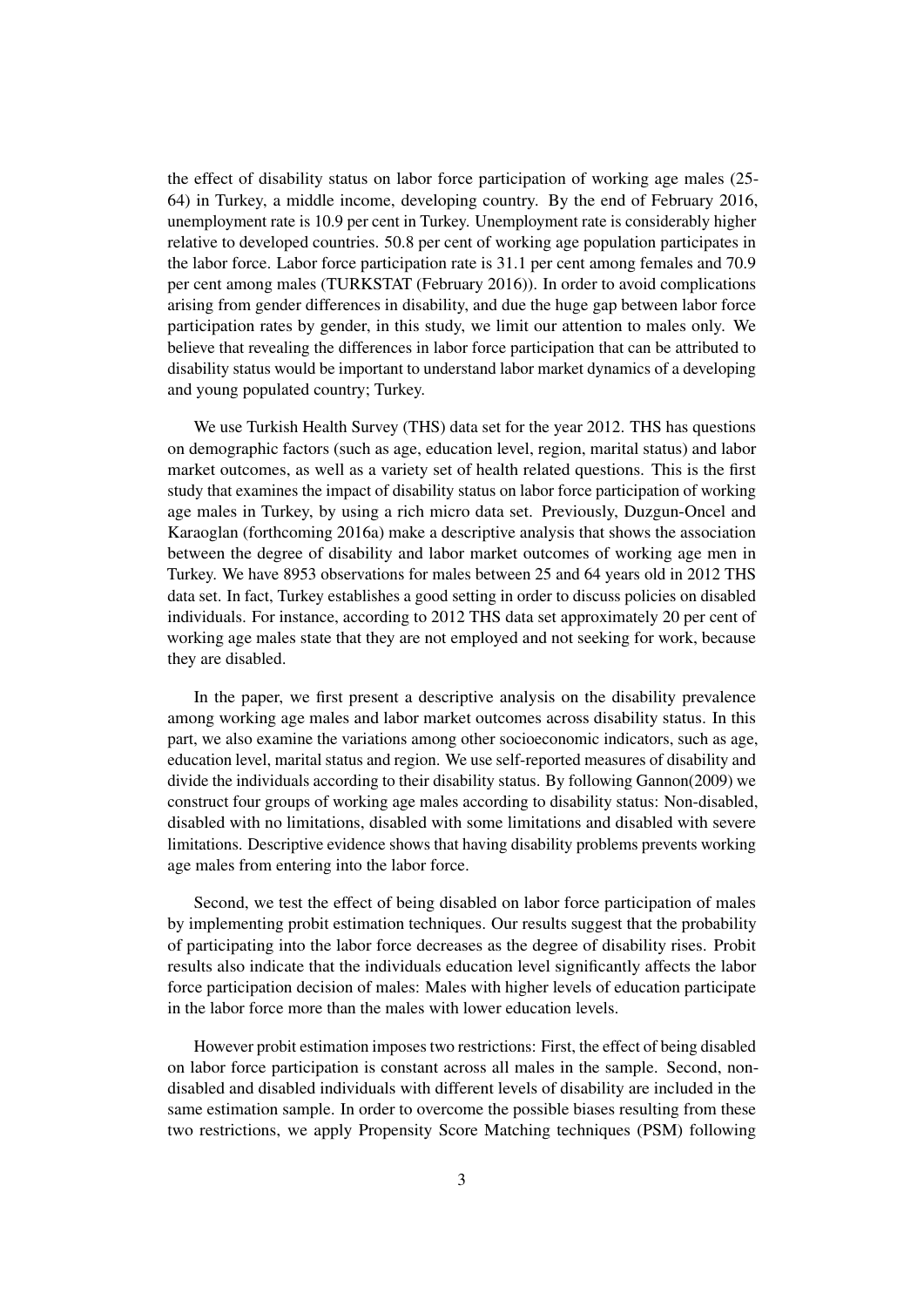Rosenbaum and Rubin (1983). By implementing PSM methodology, we are able to calculate the average treatment on treated (ATT) by grouping the similar individuals in one sample. PSM results also suggest that having severe degrees of disability prevents the working age males from participating in the labor force.

The organization of the paper is as follows: Section two gives information about data and methodology. Section three presents the results from descriptive statistics and regression analyses. Finally, section four concludes.

## 2 Data and Methodology

## 2.1 Data

We use Turkish Health Survey 2012 (THS) data set conducted by Turkish Statistical Institute (TURKSTAT) in order to examine the relationship between disability level and labor force status of the males aged between 25 and 64 years old in Turkey. THS is a rich micro data set which consists of 8953 observations for the men who are between 25 and 64 years in Turkey. . Apart from having a rich set of health related questions, in THS we are able to observe the demographic factors of the respondents such as reported age, marital status, region as well as education level and labor market indicators. This paper is the first study that examines the impact of disability status on labor force participation of working age males in Turkey, by using a rich micro data set.

From THS data set, we can define individuals disability status based on the answer of the following questions:

*"Do you have an illness/ a health problem that lasts more than/is expected to last more than 6 months or longer"*

The answers to this question are: *Yes/No/Does not know/Does not want to answer this question.*

If the individual reports *"Yes"* to the previous question and if he reports that he has health problems such as coronary illnesses, hypertension, osteoarthritis, musculoskeletal disorders, diabetes, asthma, chronic depression and anxiety, then the individual is considered as disabled.

We can detect the severity of disability according to the answer of the following question:

*"How can you define severity of the restriction of your life-time activities due to your illness/health problem in the last 6 months?"*

The answers to this question are as follows: *Severely restricted/ Restricted but not severely/Not Restricted/ Does not know/ Does not want to answer this question.*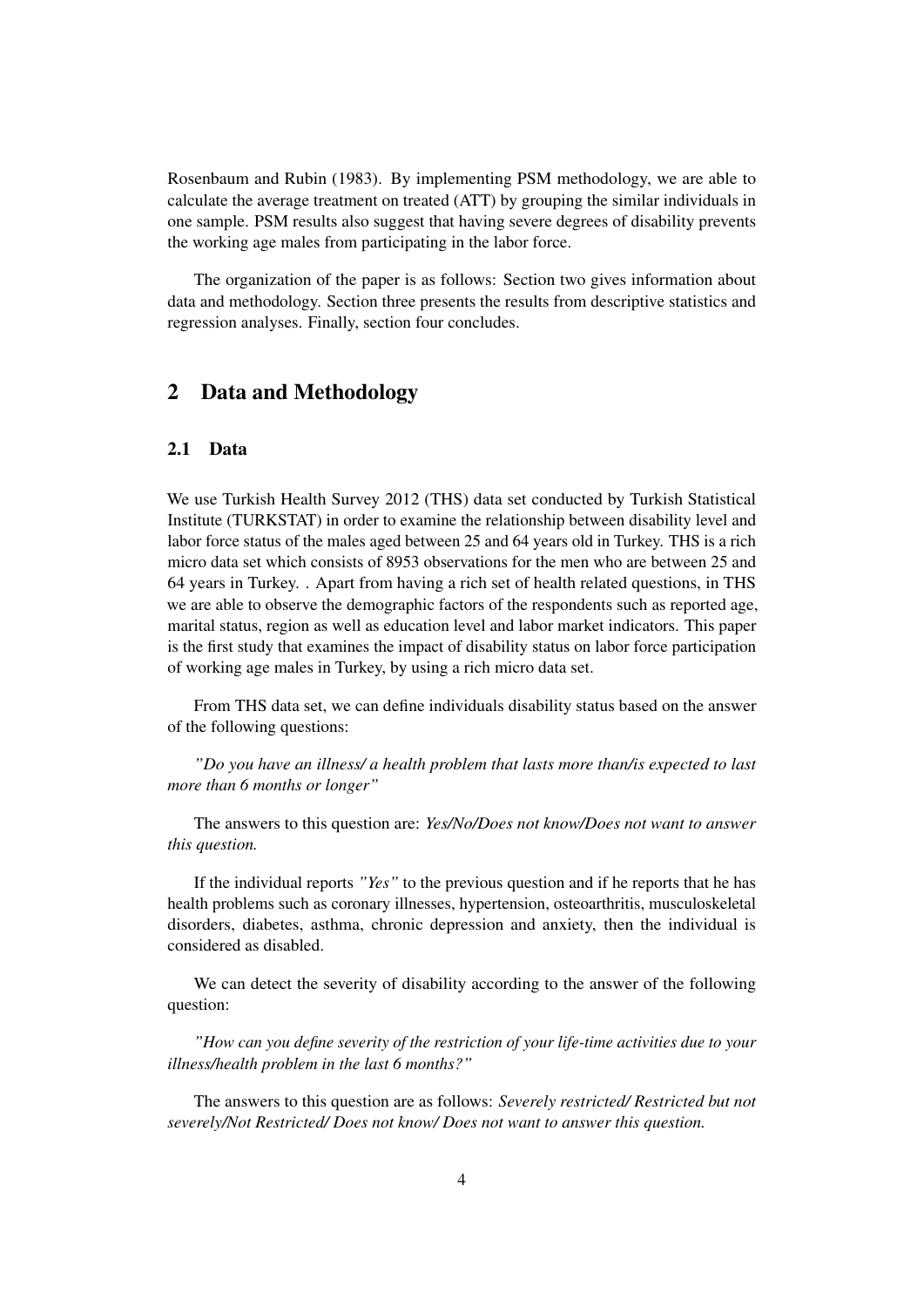Additionally, in order to overcome reverse causality, we control for work related injuries or disabilities. For instance, those with low levels of education are more likely to obtain manual jobs in which there may be a higher probability of work-related disability both because of the higher incidence of injury and higher probability that any injury will affect their ability to work (Kidd et al.,2000). Thus, we exclude individuals who report that they have had work related injuries or limitations in daily activities from the disabled sample.

In THS, the respondents are asked whether they are working in a job or not. If the respondent does not work in a job, then he is asked why he is not working. For males, there are seven different answers to these questions, they are: *"Looking for work, Seasonal Worker, Enrolled in Education, Pensioner, Has other Income Sources, Unable to Work and Other Reasons"*. Based on these answers in the paper, we classify the labor force status of the individuals into two groups: "Out of labor force" and "In labor force". The males who state that they are seasonal workers, students, pensioners, the individuals who have other income resources and the individuals who are unable to work are considered as out of labor force. The respondents who are working in a regular job is referred as "employed", whereas the individuals who are not working but seeking for job is considered as "unemployed".

For employed males, we can observe the employment type. THS categorizes employment into four different types: Employee, Employer, Self-employed and Unpaid family worker. In addition, we can observe whether the individual is employed full-time or part-time. Last, we can also observe the continuity of employment. The individual can be full-time worker, part-time worker, and seasonal worker. It is important to stress that we consider seasonal workers as they are out of labor force, based on TURKSTATs labor force participation definition.

In THS we are able to observe the demographic factors of the respondents such as age, gender, marital status, region (urban/rural) and education. Age of an individual is a continous variable in the survey year. Regarding marital status, in THS we observe whether the individual is married, single, widowed or divorced. In the analysis, we categorize the marital status of the respondents into 3 groups: Married, single and widowed/divorced. The respondent is referred as widowed if his wife is dead and he is considered as divorced if he is legally separated from his wife. Since widowed and divorced individuals have similar history (are married before but now live alone) we combine these two subgroups and form one group (Widowed/Divorced Group). Next, in THS data set, education is classified into 6 groups: Illiterate, Not illiterate but do not finish school(we simply define it as Non-Graduate), primary school graduate, middle school graduate, high school graduate and has university or higher degree. In the empirical analysis, we categorize the individuals education level in the same manner.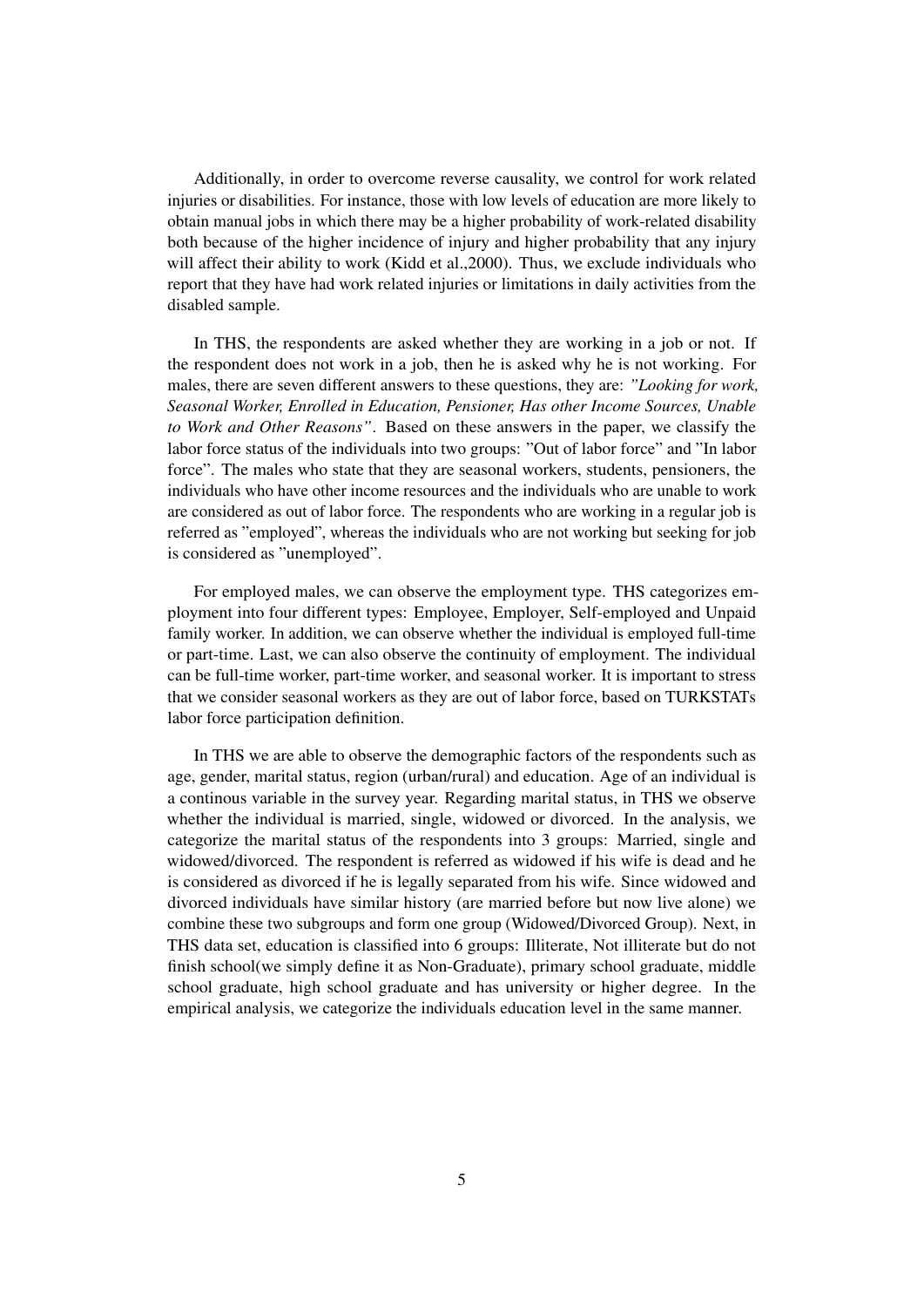## 2.2 Descriptive Analysis

In the paper, we first present a population-weighted descriptive analysis on the disability prevalence among working age males and labor market outcomes across disability status. In that part, we also examine the variations among other socioeconomic indicators, such as age, education level, marital status and region Descriptive evidence shows that having disability problems prevents working age males from entering into the labor force.

## 2.3 Probit Estimation

In the empirical analysis, we first test the effect of being disabled on labor force participation of males by using probit model of the form:

(1) 
$$
Pr(Y_i = 1) = \phi(\beta_0 + \beta_1 D_i + \mathbf{X}_1' \beta_2)
$$

Here  $Y_i$  is a binary variable for labor force participation,  $D_i$  shows the disability status of individual i and the Vector  $X_i$  contains age, region, marital status and education controls.  $\psi(.)$  refers to the standard normal density function. There are four different disability status: Non-Disabled, Disabled with no limitations, disabled with some limitations and disabled with severe limitations which constitute four different vectors (dummy variables) and the last disability category is the omitted category in the estimation process. The reference category is the individuals without any type of disability.

#### 2.4 Propensity Score Matching Estimation

The marginal effects calculated from the probit regression measures the average treatment effect on treated (ATT). In our study, it measures the average effect of being disabled (for different disability criteria) on labor force participation. However, probit estimation results impose two restrictions: First, the effect of being disabled on labor force participation is constant across all males in the sample. Second, non-disabled and disabled individuals with different levels of disability are included in the same estimation sample. However, other control factors such as age, region, education, marital status of individuals belong to different disability groups may differ from each other. In order to overcome the possible biases resulting from these two restrictions, we apply propensity score matching techniques (PSM) following Rosenbaum and Rubin (1983) in order to see reveal the causal effect. In other words, grouping the similar individuals in one sample and calculating the average treatment effect on treated (ATT) will let us to see the exact impact of being disabled on labor force participation more clearly since the other controls are very similar in the same group.

We establish two different treatment models to test the effect of being disabled on labor force participation. In the first model, treatment group consists of disabled individuals with severe limitations, and the control group includes the non-disabled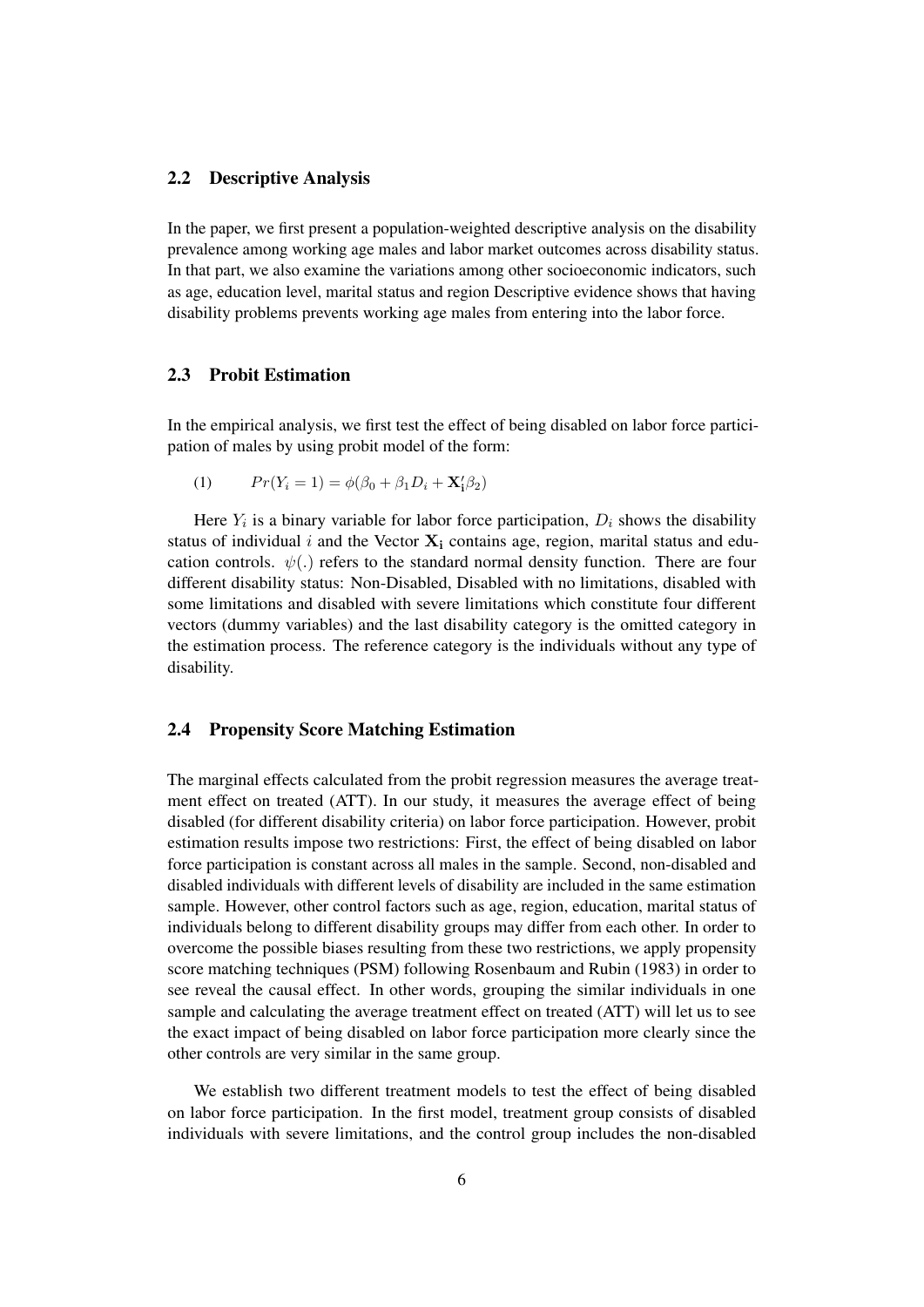individuals as well as the disabled individuals with no/some limitations. In the second model, our treatment group includes non- disabled individuals and the control group includes individuals with different levels of limitations. Based on these two models, we calculate ATT in the following manner:

(2) 
$$
ATT = E(Y_i(1) - Y_i(0)/D_i = 1) = E(Y_i(1)/D_i = 1) - E(Y_i(0)/D_i(1))
$$

For the first model, Equation (2) shows the difference between labor force status of working age male who is disabled with severe limitation  $(Y_i(1)/D_i = 1)$  and his potential labor force status if he were not disabled with severe limitations. ATT is defined in the similar way for the second model. It is important to note that we cannot observe the potential outcomes of different models. However, we can calculate the outcome for control groups, which can be defined as  $E(Y_i(0)/D_i = 0)$ . Hence, a selection bias may occur when we calculate the ATT. The bias is defined in the following way:

(3) 
$$
B(ATT) = E(Y_i(0)/D_i = 1) - E(Y_i(0)/D_i = 0)
$$

However, if treated and control groups have the same observable and non-observable features, the bias defined in equation (3) will be equal to zero as Dehajia and Wahba (2002) suggests. Since we group the individuals with the same propensity score (i.e. with the similar characteristics) by applying PSM methodology, we expect to find unbiased ATTs.

## 3 Results

#### 3.1 Descriptive Results

Table 1 shows the distribution of labor market outcomes of working age males by disability status. Although our main focus is on the effect of disability status on labor force participation, presenting a general picture would serve as a precursor analysis to such relationship. The values are in percentages and the values in paranthesis are 95% confidence intervals. Consistent with the previous literature, we find that males are more likely to be out of labor force if they are disabled. The likelihood increases even more as the severity of disability increases. Our findings suggest that 83.77 per cent of non-disabled males are in the labor force, whereas this number is only 44.72 percent for individuals with severe disability. The findings also point out the fact that the prevalence of being employed is lowest among the males who are disabled with severe limitations, and it is highest among the non-disabled males $\frac{3}{3}$  Similarly, the likelihood of being employed is lower among disabled individuals with no limitation or with some limitation relative to non-disabled males. Descriptive statistics also indicate that the prevalence of unemployment is highest among non-disabled males, which implies that non-disabled males continue to look for work if they do not have regular job.

<sup>&</sup>lt;sup>3</sup>The employment category "disabled" refers to the males who state that they do not work and they do not seek for work since they are disabled. In fact, the descriptive statistics confirm that 17.45 per cent of disabled individuals with severe limitation state that they do not look for work because they are disabled.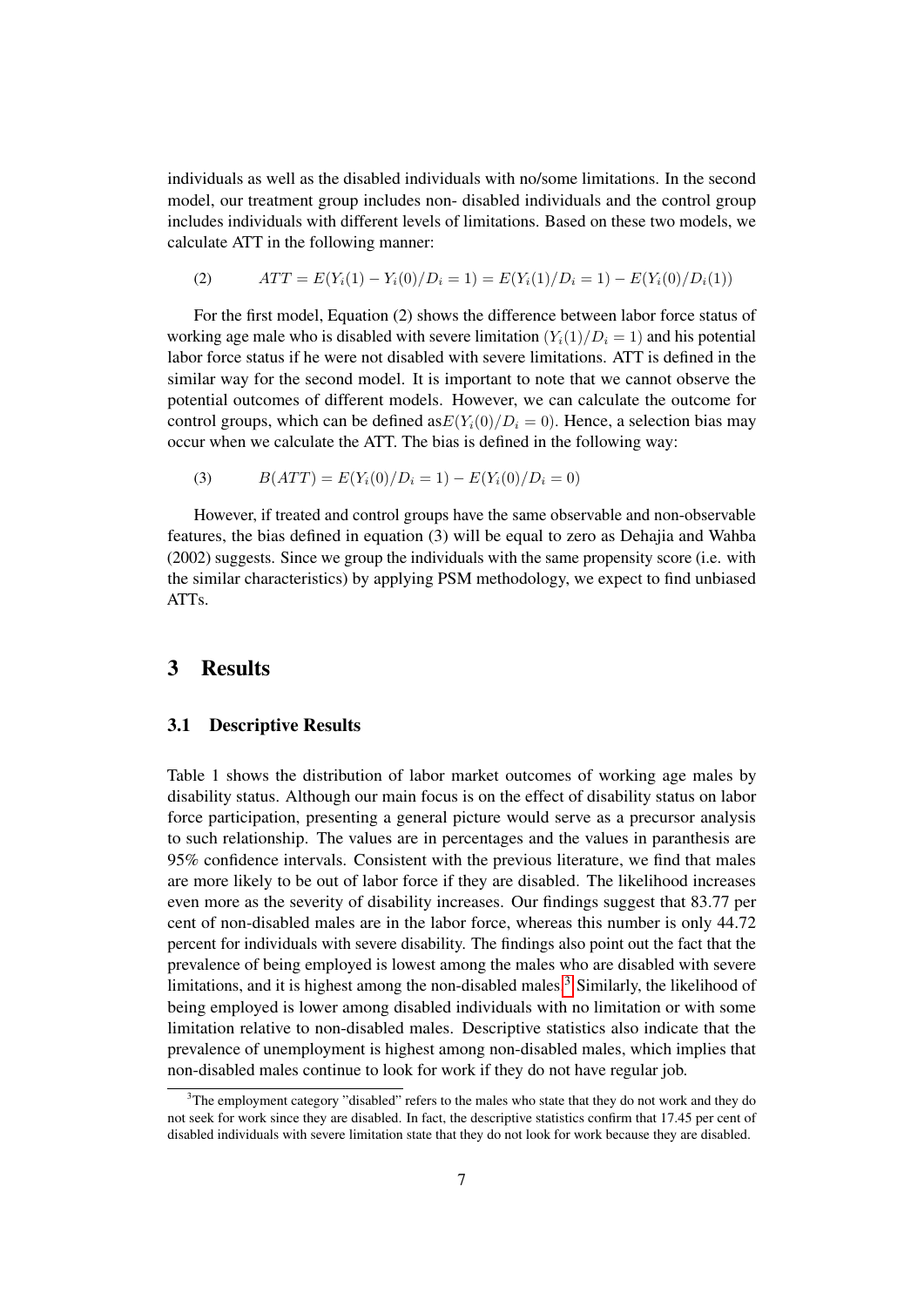Table 1: Sample Weighted and Clustered Distribution of Labor Market Indicators by Type of Disability (%, 95% confidence interval)

|                                                                                                                                 | non-disabled         | disabled with<br>disabled with |                      | disabled with        |  |  |  |
|---------------------------------------------------------------------------------------------------------------------------------|----------------------|--------------------------------|----------------------|----------------------|--|--|--|
|                                                                                                                                 |                      | no limitations                 | some limitations     | severe limitations   |  |  |  |
| labor force status                                                                                                              |                      |                                |                      |                      |  |  |  |
| out of labor force                                                                                                              | 16.21 (15.35, 17.10) | 32.35 (28.44, 36.53)           | 31.50 (28.38, 34.80) | 55.27 (50.02, 60.40) |  |  |  |
| in the labor force                                                                                                              | 83.78 (82.89, 84.64) | 67.64 (63.46, 71.55)           | 68.49 (65.19, 71.61) | 44.72 (39.59, 49.97) |  |  |  |
| employment                                                                                                                      |                      |                                |                      |                      |  |  |  |
| employed                                                                                                                        | 77.69 (76.69, 78.65) | 65.44 (61.23, 69.42)           | 64.31 (60.94, 67.54) | 37.66 (32.86, 42.73) |  |  |  |
| unemployed                                                                                                                      | 5.51 (4.99, 6.07)    | 1.54(0.77, 3.05)               | 3.84(2.71, 5.41)     | 4.87(3.09, 7.61)     |  |  |  |
| disabled                                                                                                                        | 1.30(1.06, 1.60)     | 0.96(0.40, 2.29)               | 2.35(1.50, 3.66)     | 17.61 (14.05, 21.85) |  |  |  |
| employment type                                                                                                                 |                      |                                |                      |                      |  |  |  |
| employee                                                                                                                        | 77.16 (76.14, 78.15) | 74.11 (70.13, 77.73)           | 69.93 (66.65, 73.02) | 70.91 (65.83, 75.52) |  |  |  |
| employer                                                                                                                        | 3.61(3.19, 4.09)     | 4.31(2.85, 6.46)               | 3.14(2.13, 4.61)     | 2.67(1.39, 5.05)     |  |  |  |
| self employed                                                                                                                   | 18.21 (17.30, 19.15) | 20.98 (17.66, 24.73)           | 25.91 (22.98, 29.07) | 25.22 (20.86, 30.14) |  |  |  |
| unpaid family worker                                                                                                            | 1.00(0.78, 1.27)     | 0.05(0.01, 1.80)               | 1.00(0.05, 2.00)     | 1.18(0.04, 3.12)     |  |  |  |
| employment condition                                                                                                            |                      |                                |                      |                      |  |  |  |
| full-time                                                                                                                       | 95.62 (95.10, 96.08) | 97.25 (95.41, 98.36)           | 94.33 (92.50, 95.74) | 94.36 (91.32, 96.37) |  |  |  |
| part-time                                                                                                                       | 4.37 (3.91, 4.89)    | 2.74(1.63, 4.58)               | 5.66 (4.25, 7.49)    | 5.63(3.62, 8.67)     |  |  |  |
| employment continuity                                                                                                           |                      |                                |                      |                      |  |  |  |
| permanent                                                                                                                       | 89.42 (88.66, 90.13) | 92.94 (90.36, 94.86)           | 86.28 (83.71, 88.51) | 82.49 (78.05, 86.19) |  |  |  |
| temporary                                                                                                                       | 6.50(5.93, 7.11)     | 4.11(2.69, 6.23)               | 6.66(5.12, 8.62)     | 11.86 (8.82, 15.78)  |  |  |  |
| seasonal                                                                                                                        | 4.07(3.63, 4.58)     | 2.94(1.77, 4.82)               | 7.04(5.45, 9.45)     | 5.63(3.62, 8.67)     |  |  |  |
| Corners THIDICTATHILLE Company 2012 and produced actual distributional interference and produced and the control and decoration |                      |                                |                      |                      |  |  |  |

Source: TURKSTAT Health Survey 2012 and authors calculations. Work related injuries are controlled. Confidence intervals are shown in parenthesis.

We then group the employed individuals according to their employment type. We observe that probability of being self-employed is highest among the individuals who are considered to be disabled with some limitation (25.91 per cent). This percentage is also high for disabled males with severe limitations (25.22 per cent) compared to the non-disabled males and disabled males with some limitations. In addition, the probability of being an employee decreases with the level of disability. These two findings may imply that disabled individuals with some or severe limitations prefer to be self-employed rather than working as employee which could be related to the insufficiency of policies for disabled individuals in Turkey.  $\frac{4}{7}$  Regarding employment condition, we observe that disabled males with severe limitations are more likely to be part-time worker. Moreover, we find that the percentage of being a temporary worker is highest among the disabled individuals with severe limitations and the percentage of being a permanent worker decreases as the level of disability increases.

Table 2 provides a descriptive analysis of demographic variables that may affect the labor market outcomes of the individual by his disability status. The values are in percentages and the values in paranthesis are 95% confidence intervals. We observe that probability of disability raises with age. For instance, 31.34 per cent of disabled males are in 25-34 age group, where as the ratio falls to 13.88 per cen in 55-64 age group. We also observe that the highest percentage of reporting disability with severe limitation also belongs to the 55-64 age group. Descriptive statistics also indicate that disabled individuals have lower education levels. In addition, level of education decreases even more among disable individuals with some or severe limitations. We observe that 19.27

<sup>&</sup>lt;sup>4</sup>In another study, Duzgun-Oncel and Karaoglan (2016b) examine the effect of disability policies on labor market outcomes for Turkey.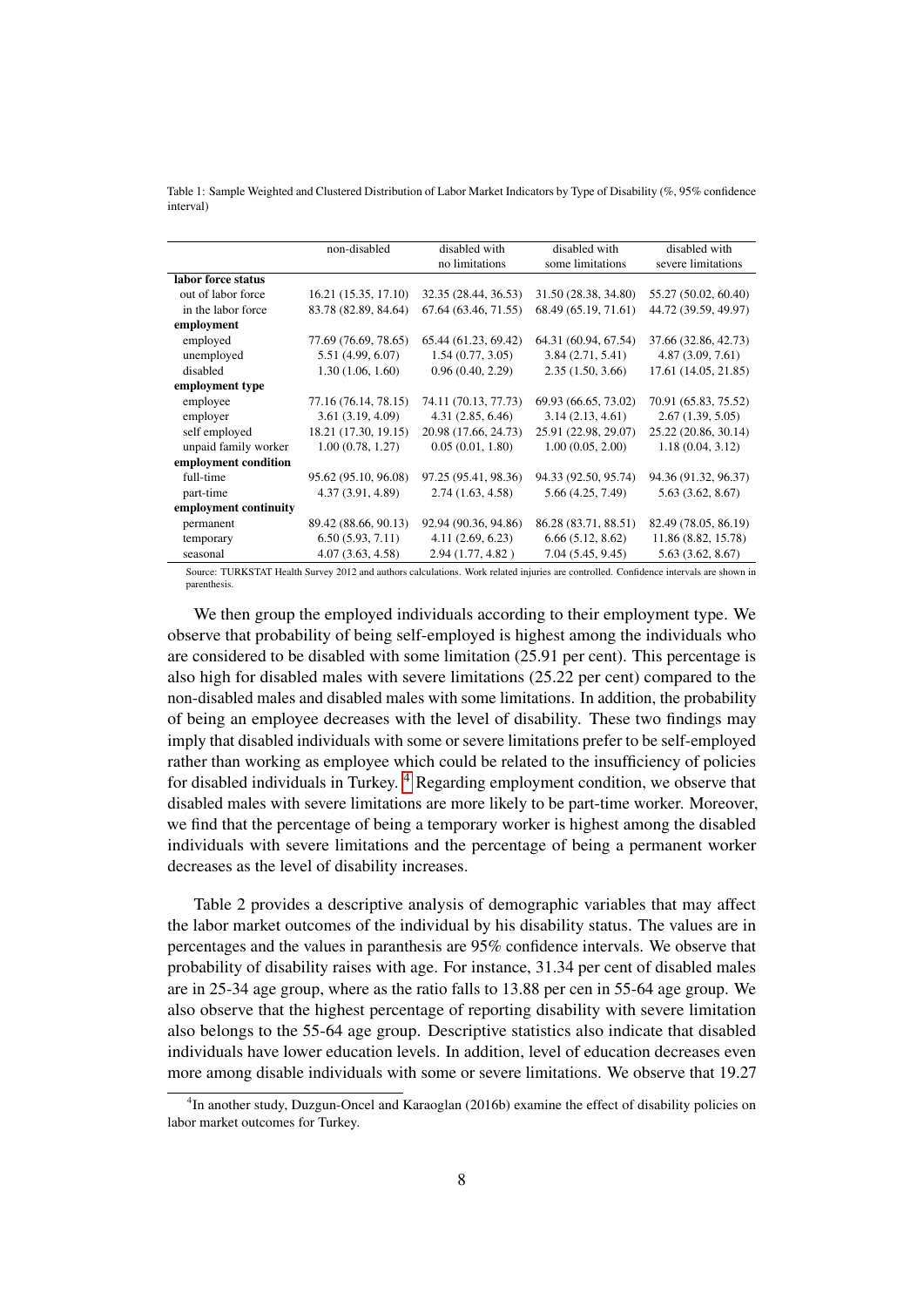per cent of non-disabled males have university or higher degree, whereas this percentage is only 10.02 per cent for disabled males with severe limitations. Furthermore, we monitor that the majority of males in the sample live in urban areas. The statistics show that 77.40 per cent of non-disabled males live in urban areas. However, the percentage of individuals who live in urban areas is lower among disabled groups, only 67.20 per cent of disabled with severe limitations live in urban areas. Finally, we observe that disability status and health status are positively associated with each other. The statistics indicate that non-disabled males are less likely to report bad health and the prevalence of bad health increases with the level of disability.

Table 2: Sample Weighted and Clustered Distribution of Demographic Variables by Type of Disability (%, 95% confidence interval)

|                      | non-disabled         | disabled with        | disabled with        | disabled with        |
|----------------------|----------------------|----------------------|----------------------|----------------------|
|                      |                      | no limitations       | some limitations     | severe limitations   |
| age                  |                      |                      |                      |                      |
| $25 - 34$            | 31.34 (30.26, 32.45) | 8.30(6.21, 11.01)    | 11.02 (9.04, 13.38)  | 9.21(6.65, 12.62)    |
| 35-44                | 30.24 (29.17, 31.33) | 20.65 (17.38, 24.36) | 20.19 (17.56, 23.11) | 20.86 (17.01, 25.32) |
| $45 - 54$            | 24.52 (23.52, 25.55) | 31.36 (27.79, 35.79) | 33.95 (30.76, 37.29) | 28.45 (24.07, 33.28) |
| 55-64                | 13.88 (13.08, 14.71) | 39.38 (35.25, 43.66) | 34.82 (31.60, 38.17) | 41.46 (36.53, 46.56) |
| education            |                      |                      |                      |                      |
| primary or less      | 47.37 (46.19, 48.55) | 45.94 (41.96, 50.26) | 56.62 (53.18, 60.01) | 68.83 (63.91, 73.36) |
| secondary            | 33.34 (32.24, 34.47) | 31.85 (27.97, 35.99) | 28.87 (25.84, 32.09) | 21.13 (17.26, 25.60) |
| university or higher | 19.27 (18.36, 20.22) | 22.20 (18.82, 25.98) | 14.49 (12.23, 17.10) | 10.02 (7.34, 13.54)  |
| area                 |                      |                      |                      |                      |
| urban                | 77.40 (76.39, 78.37) | 76.64 (72.79, 80.08) | 69.88 (66.62, 72.95) | 67.20 (62.24, 71.81) |
| marital status       |                      |                      |                      |                      |
| married              | 84.47 (83.60, 85.31) | 94.59 (92.27, 96.24) | 92.44 (90.40, 94.07) | 88.34 (84.64, 91.24) |
| health               |                      |                      |                      |                      |
| good                 | 85.12 (84.28, 85.93) | 65.86 (61.76, 69.74) | 38.47 (35.30, 41.74) | 14.75 (11.69, 18.44) |
| bad                  | 14.87 (14.86, 15.71) | 34.13 (30.25, 38.23) | 61.52 (58.25, 64.69) | 85.24 (81.55, 88.30) |

Source: TURKSTAT Health Survey 2012 and authors calculations. Work related injuries are controlled. Confidence intervals are shown in parenthesis.

## 3.2 Probit Regression Results

Table 3 below presents the marginal effects from probit regressions. In Table 3, we present 4 columns. The first column shows the effects of being disabled, by different levels of disability on labor force participation status of males, without controlling for other demographic factors and individuals education level. In the second column we control for individuals age. In the third column we include region and marital status and in the last column we also control for individuals education level.

The first column of Table 3 clearly indicates that disabled males for all levels of disability are less likely to participate in the labor force compared to non-disabled counterparts. Being disabled with some degree negatively and significantly affect the labor force participation of males. We observe that the probability of participating in the labor force decreases by 14 percentage points if the individual is disabled with no limitation, it decreases by 13 percentage points if the individual is disabled with some limitation. We observe labor force participation decision of the individual decreases by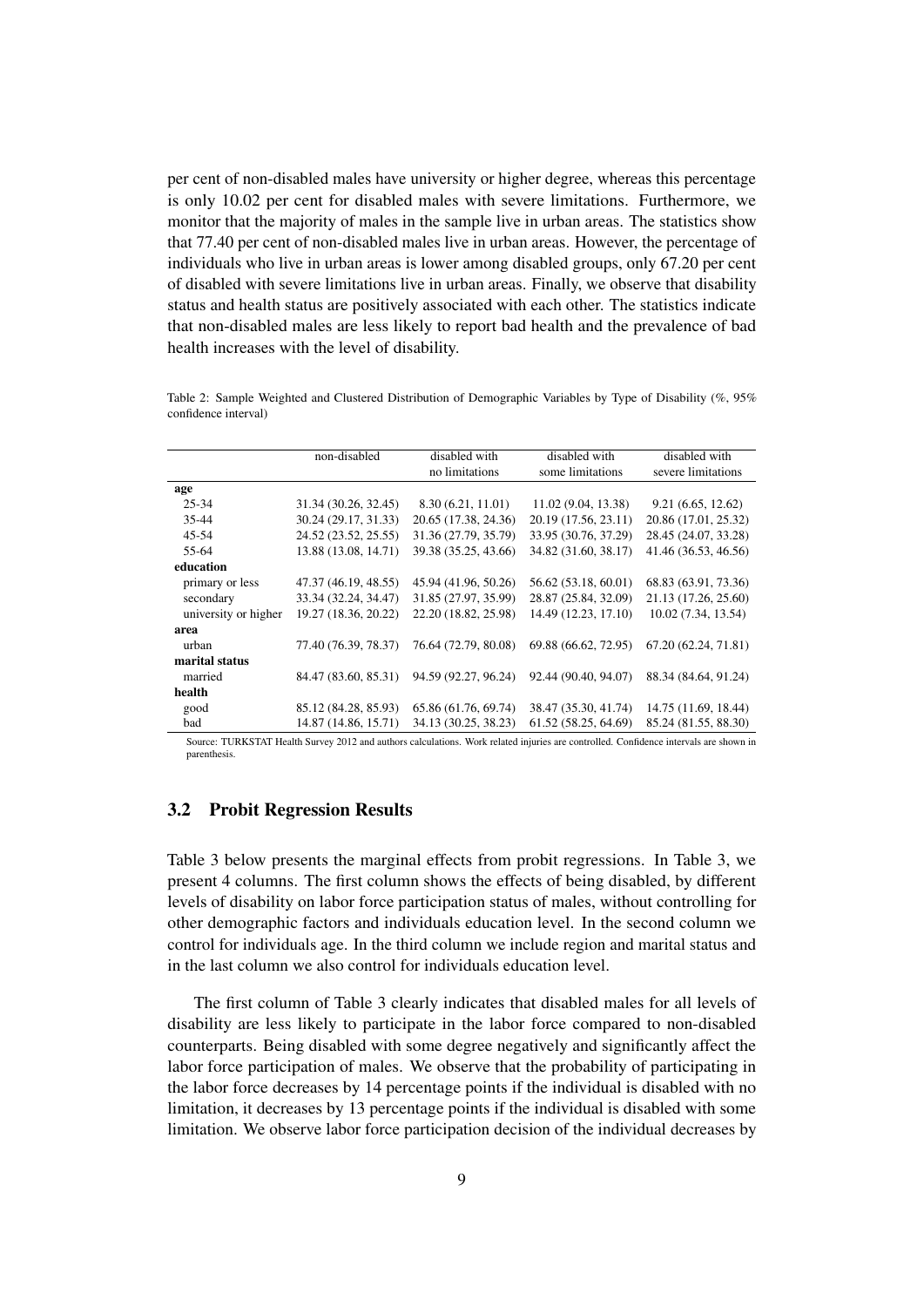28 percentage points if he is disabled with severe limitations. This percentage is two times as high as those of other two disability groups. Therefore, we conclude that severe levels of disability prevent the working age males from entering into the labor force.

|                             | (1)        | (2)        | (3)           | (4)           |
|-----------------------------|------------|------------|---------------|---------------|
| Controls                    | None       | Age        | $Col.(2)$ and | $Col.(3)$ and |
|                             |            |            | demographic   | education     |
|                             |            |            | controls      | controls      |
| disabled with no limit.     | $-0.14***$ | 0.009      | 0.008         | 0.004         |
|                             | (0.02)     | (0.01)     | (0.01)        | (0.01)        |
| disabled with some limit.   | $-0.13***$ | $-0.004$   | $-0.006$      | $-0.007$      |
|                             | (0.01)     | (0.01)     | (0.01)        | (0.01)        |
| disabled with severe limit. | $-0.28***$ | $-0.13***$ | $-0.13***$    | $-0.12***$    |
|                             | (0.02)     | (0.02)     | (0.01)        | (0.01)        |

Table 3: Marginal Effects from Probit

Notes: \*\*\*p < 0.01, \*\*p < 0.005, \*p < 0.1. Data is from TURKSTAT Health Survey 2012. Table reports treatment effects in a regression with the indicated controls. Heteroscedasticity consistent standard errors are in parentheses. Sample weights are applied.

Next, we add individuals age controls (age and square of age) into equation (1). Although we observe that the impact of being disabled with severe limitations decreases when we control for age, the effect is still negative and highly significant. Probit results suggest that the probability of individuals labor force participation decreases by 13 percentage points if he is disabled with severe limitation. Our results also indicate that labor force participation decision of the disabled individuals with no limitations do not significantly differ from the non-disabled individual. The significant effect of being disabled with some limitations on the tendency of participating in the labor force also disappear when we control for age. These results remain to be valid when we control for region, marital status and education level. Hence, the general interpretation from probit estimation results can be stated as follows: Being disabled with no or some limitation do not significantly affect the labor force participation decision of working age males. However, having severe degrees of disability prevents them from entering in the labor force.

The marginal effects for the other control variables are not reported in Table 3 but the main findings can be summarized as follows: First, we observe that there is a concave relationship between the individuals age and labor force participation status. We also find that individuals who live in rural areas tend to participate in the labor force more in Turkey. For marital status, we conclude that labor force participation of the single individuals is significantly less than the married and/or widowed/divorced males. For education level, our results are in conformity with the previous studies: More educated individuals are more likely to participate in the labor force. For instance, the probability of labor force participation of certain male increases by 14 percentage points if he has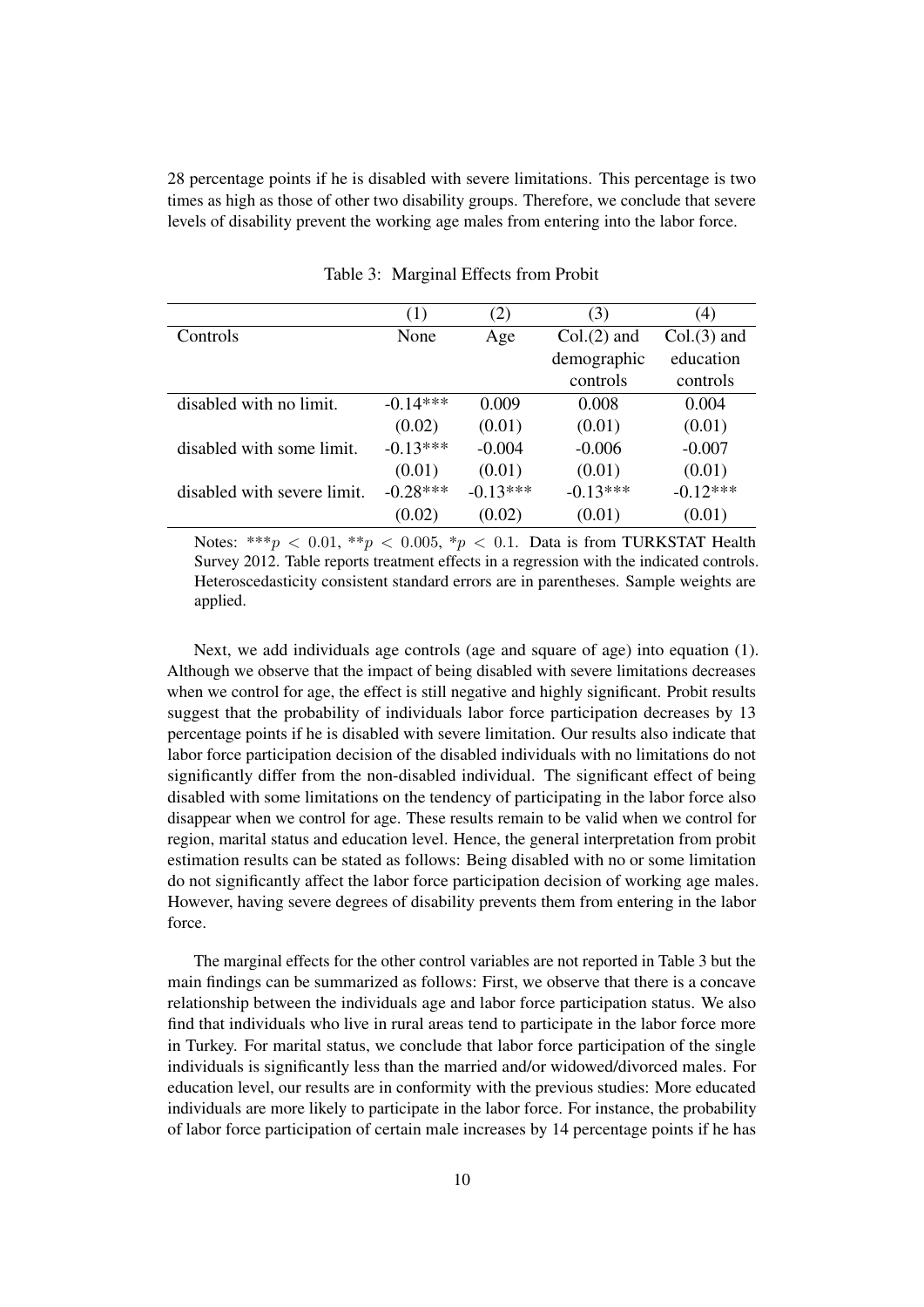university or higher degree. Therefore, we can conclude that higher levels of education induce the males to participate in the labor force.

## 3.3 Propensity Score Matching Results

We establish propensity score matching estimation setting following Rosenbaum and Rubin (1983). The authors describe the propensity score as the conditional probability of receiving treatment (being disabled) given pre-treatment characteristics, where

(4) 
$$
P_i(Z_i) \equiv Pr(D_i = 1/Z_i) = E(D_i/Z_i)
$$

 $D_i = 0, 1$  is the indicator of treatment and,  $Z_i$  is the vector of covariates on which we make the matching process. For our purposes, the propensity score  $P_i(Z_i)$  is computed from a probit regression where the dependent variable is a binary variable that indicates whether the individual is disabled with severe limitations or not (In the second model, it shows whether the individual is non-disabled or not). In the probit regressions, the vector of covariates includes the individuals age, region, education controls and marital status. In addition, following Dehajia and Wahba (2002), we also include the higher powers of certain explanatory variables into the probit specifications in order to satisfy the balancing property of PSM algorithm.

After calculating the propensity scores, we match the large group of treated individuals to non- treated ones. (In the first model, the treated group contains disabled males with severe limitations, and the control group contains the non-disabled individuals and disabled individuals with no/some limitations). Next, we compare the means of the explanatory variables in both matched and unmatched group in order to see whether the matching procedure is effective or not. We call the sample that contains the males with similar demographic factors and education level as "Matched Sample", and we call the sample in which demographic factors and education levels of males can be different as "Unmatched Sample". Therefore, in the matched sample, for the first model, males in treatment and control groups differ from each other only in the sense that one of them is disabled with severe limitations, while the other does not (the difference between the individuals is defined in the similar way for the second model). However, in the unmatched sample, for both models, working age males in treatment and control groups can vary.

Table 4 shows differences between the means of the control variables in the matched and unmatched sample. The results clearly indicate that there are significant differences between the control variables before the matching procedure, and matching eliminates those significant differences. For instance, the difference observed in the mean age between non-disabled and disabled with different degrees of limitations is 0.77 before matching, whereas this difference turns out to be approximately zero after matching. In addition, these differences turn out to be insignificant after matching with t-ratios -28.57 for the unmatched sample, and 0.02 for the matched sample. The result is the same for the remaining covariates with some exceptions.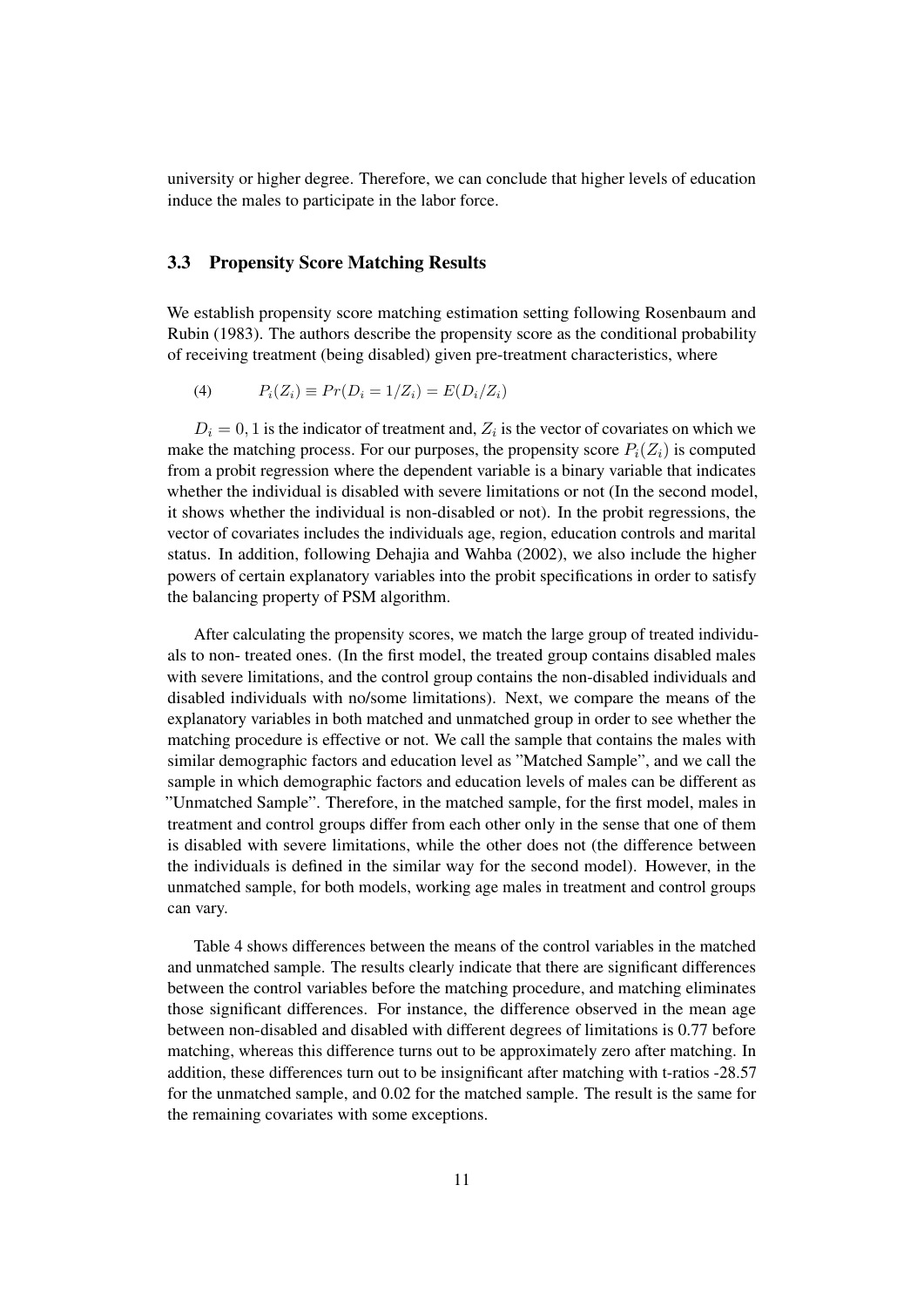|  |  |  |  |  | Table 4: Comparison of Treatment and Control Groups: Unmatched vs. Matched |  |
|--|--|--|--|--|----------------------------------------------------------------------------|--|
|--|--|--|--|--|----------------------------------------------------------------------------|--|

| Model 1                                                 |                                                                            |              |             |             |                       |             |  |  |
|---------------------------------------------------------|----------------------------------------------------------------------------|--------------|-------------|-------------|-----------------------|-------------|--|--|
| Treatment group: disabled males with severe limitations |                                                                            |              |             |             |                       |             |  |  |
|                                                         | Control group: non-disabled males, disabled males with no/some limitations |              |             |             |                       |             |  |  |
|                                                         | Unmatched Sample                                                           |              |             |             | <b>Matched Sample</b> |             |  |  |
|                                                         | disabled                                                                   | non-disabled | t-test for  | disabled    | non-disabled          | t-test for  |  |  |
|                                                         | with severe                                                                | and disabled | the mean    | with severe | and disabled          | the mean    |  |  |
|                                                         | limit.                                                                     | with no/some | differences | limit.      | with no/some          | differences |  |  |
|                                                         |                                                                            | limit.       |             |             | limit.                |             |  |  |
| age                                                     | 4.95                                                                       | 4.26         | 13.09       | 4.98        | 5.00                  | $-0.32$     |  |  |
| age <sup>2</sup>                                        | 2.56                                                                       | 1.93         | 13.49       | 2.58        | 2.61                  | $-0.35$     |  |  |
| urban                                                   | 0.67                                                                       | 0.76         | $-4.40$     | 0.66        | 0.65                  | 0.30        |  |  |
| married                                                 | 0.88                                                                       | 0.86         | 1.33        | 0.89        | 0.92                  | $-1.46$     |  |  |
| single                                                  | 0.08                                                                       | 0.11         | $-1.66$     | 0.08        | 0.05                  | 1.54        |  |  |
| illeterate                                              | 0.04                                                                       | 0.01         | 2.87        | 0.04        | 0.05                  | $-0.86$     |  |  |
| primary                                                 | 0.58                                                                       | 0.42         | 6.49        | 0.58        | 0.57                  | 0.28        |  |  |
| middle                                                  | 0.12                                                                       | 0.14         | $-1.03$     | 0.12        | 0.13                  | $-0.21$     |  |  |
| high                                                    | 0.12                                                                       | 0.22         | $-4.76$     | 0.12        | 0.12                  | 0.11        |  |  |
| university                                              | 0.09                                                                       | 0.19         | $-5.04$     | 0.10        | 0.10                  | 0.00        |  |  |
| Model 2                                                 |                                                                            |              |             |             |                       |             |  |  |

Treatment group:non-disabled males

Control group:disabled males with different degrees of limitations

| Unmatched Sample |              |             |             | <b>Matched Sample</b> |             |  |
|------------------|--------------|-------------|-------------|-----------------------|-------------|--|
| disabled         | non-disabled | t-test for  | disabled    | non-disabled          | t-test for  |  |
| with severe      | and disabled | the mean    | with severe | and disabled          | the mean    |  |
| limit.           | with no/some | differences | limit.      | with no/some          | differences |  |
|                  | limit.       |             |             | limit.                |             |  |
| 4.14             | 4.91         | $-28.57$    | 4.14        | 4.14                  | 0.02        |  |
| 1.82             | 2.51         | $-29.03$    | 1.82        | 1.82                  | 0.04        |  |
| 0.77             | 0.71         | 5.62        | 0.77        | 0.78                  | $-0.34$     |  |
| 0.85             | 0.92         | $-8.20$     | 0.85        | 0.86                  | $-2.76$     |  |
| 0.13             | 0.05         | 9.69        | 0.13        | 0.12                  | 0.89        |  |
| 0.02             | 0.03         | $-2.59$     | 0.02        | 0.01                  | 2.57        |  |
| 0.41             | 0.49         | $-6.10$     | 0.41        | 0.42                  | $-1.40$     |  |
| 0.14             | 0.13         | 1.07        | 0.14        | 0.14                  | 0.22        |  |
| 0.23             | 0.17         | 5.05        | 0.23        | 0.23                  | $-0.12$     |  |
| 0.19             | 0.15         | 3.58        | 0.19        | 0.18                  | 1.04        |  |
|                  |              |             |             |                       |             |  |

Notes: Source: Turkstat THS 2012 and authors' calculations.

Finally, we calculate ATT by using several matching techniques on common support. They are: Nearest Neighbour (NN) matching, Stratification Matching, Kernel Matching and Radius Matching (Becker and Ichino, 2002). The resulting ATT shows whether having different degrees of disability has effect on labor force participation of working age males in Turkey. If we find that, for instance, ATT is negatively significant for the first model, we can conclude that having high levels of disability prevents the males from entering into the labor force.

Table 5 presents the PSM estimates of average treatment effects on treated (ATT) males (in the first model, treated group are the males who are disabled with severe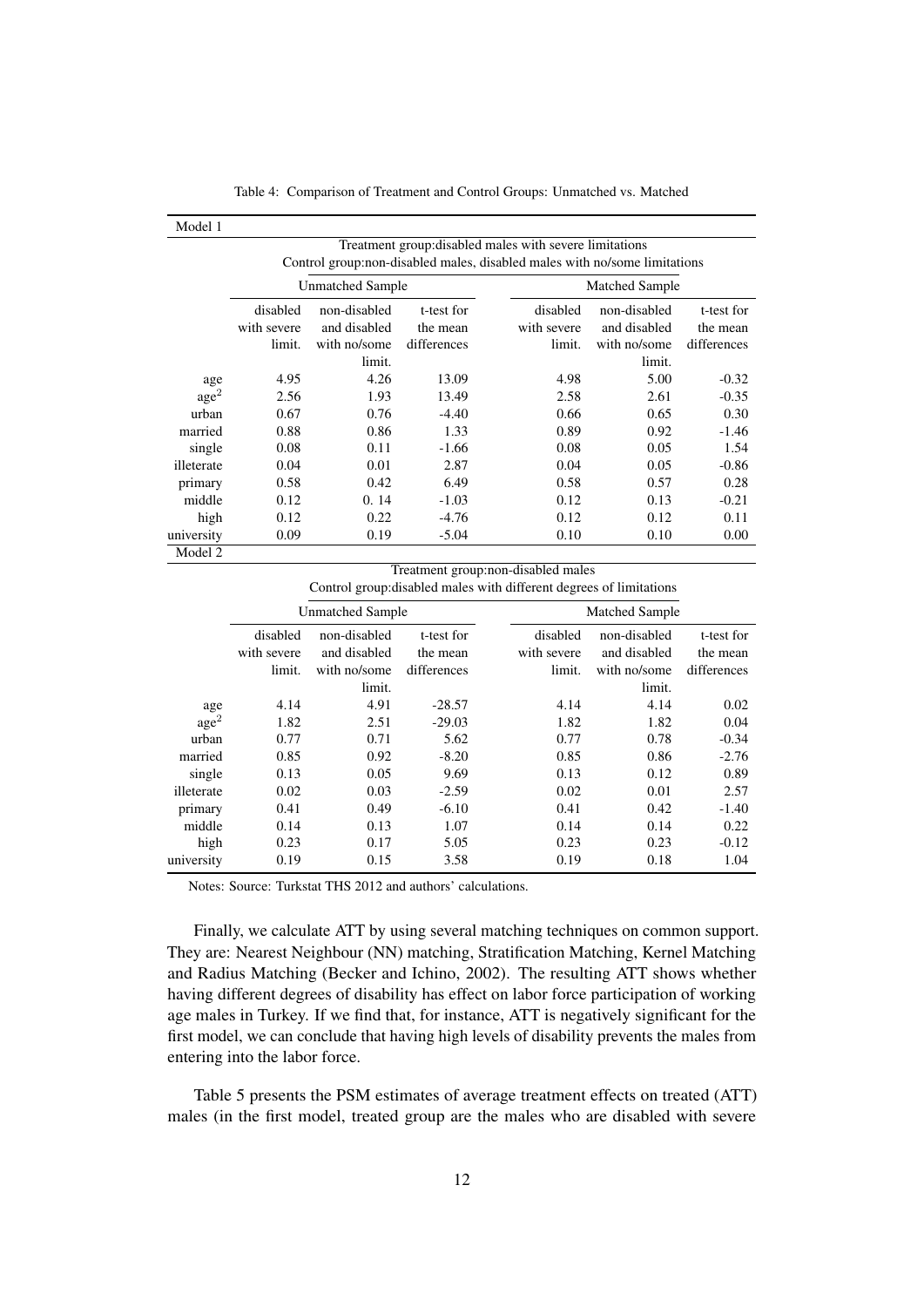limitations and in the second model the treated group consists of non-disabled males).

|                       | NN Matching | Stratification | Kernel     | Radius     |
|-----------------------|-------------|----------------|------------|------------|
|                       |             | Matching       | Matching   | Matching   |
| Model 1               |             |                |            |            |
| <b>ATT</b>            | $-0.19***$  | $-0.19***$     | $-0.24***$ | $-0.18***$ |
|                       | (0.02)      | (0.02)         | (0.03)     | (0.05)     |
| No. of obs. (treated) | 427         | 427            | 406        | 406        |
| No. of obs (control)  | 5171        | 8511           | 8460       | 8460       |
| Model 2               |             |                |            |            |
| ATT                   | $0.04**$    | $0.04***$      | $0.05***$  | $0.04**$   |
|                       | (0.02)      | (0.01)         | (0.009)    | (0.02)     |
| No. of obs. (treated) | 7101        | 7101           | 7101       | 7052       |
| No. of obs (control)  | 1767        | 1845           | 1845       | 1815       |

Table 5: PSM Estimates (Outcome: Labor Force Participation)

Notes: \*\*\* $p < 0.01$ , \*\* $p < 0.005$ , \* $p < 0.1$ . Data is from TURKSTAT Health Survey 2012. Heteroscedasticity consistent standard errors are in parentheses. Sample weights are applied.

Propensity score matching results clearly show that being disabled with severe limitations prevent the males from participating in the labor force. The ATTs from all matching procedures are negative and strongly significant. For instance, both nearest neighbor and stratification matching results indicate that being disabled with severe limitations reduces the probability of participating in the labor force by 19 percentage points. The percentage amounts to 24 and 18 for kernel and radius matchings respectively.

Regarding the second model, we observe that being non-disabled increases the probability of labor force participation between 4 and 5 percentage points. These ATTs are 8 percentage points lower than the marginal effects from probit regression. The matching results from the second model support our findings from both descriptive statistics and probit regression: Males with no disability tend to participate in the labor force significantly more than the disabled individuals.

## 4 Conclusion

This paper is the first empirical paper that examines the impact of disability on labor force participation of working age males in Turkey. We use Turkish Health Survey (THS) data set for 2012 in our empirical analysis. Based on the questions related to individuals self-reported health problems, limitations due to those health problems and self-reported chronic illnesses, we have four disability groups: "Non-disabled", "Disabled without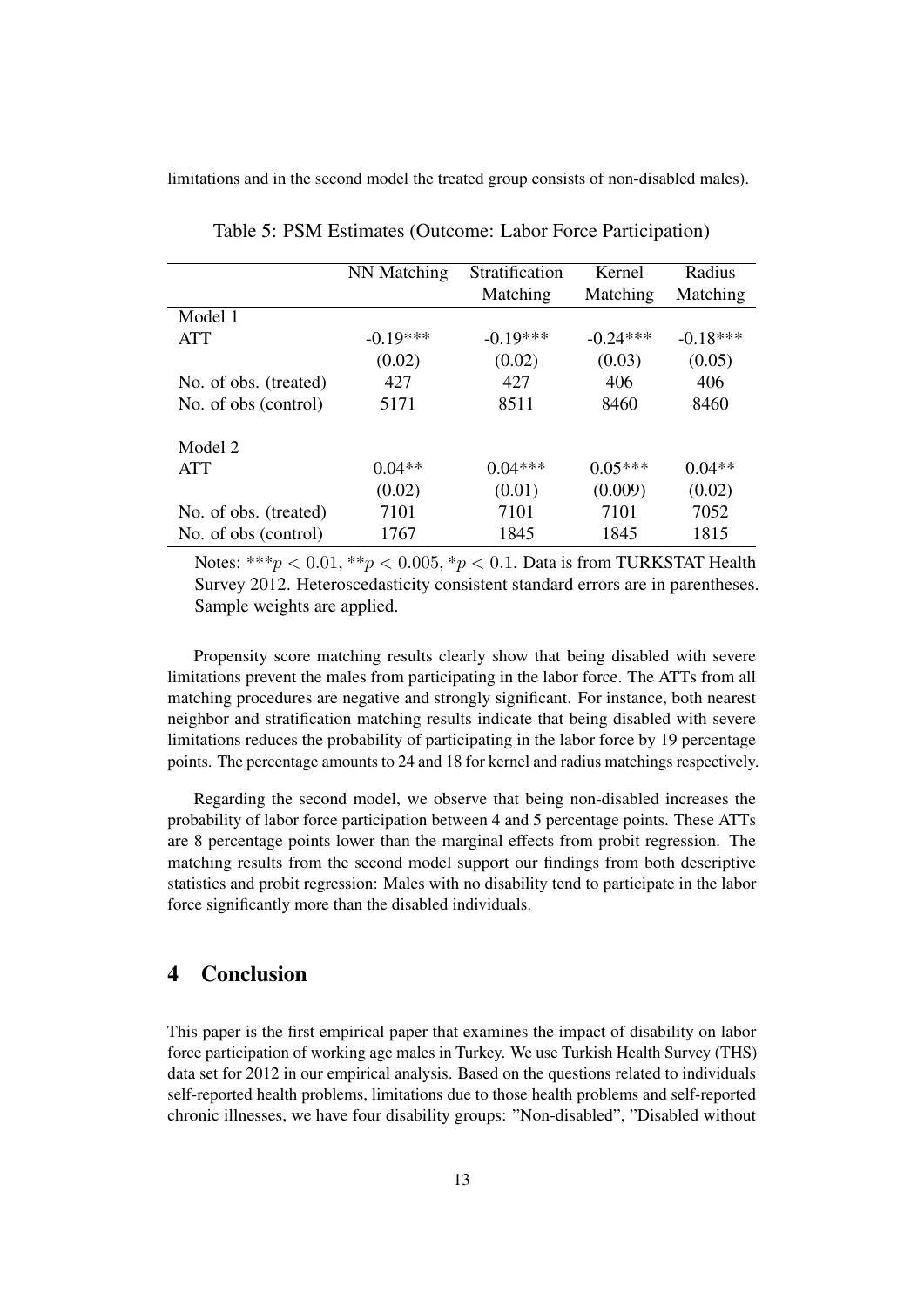limitation", "Disabled with some limitation" and "Disabled with severe limitation". Those are subjective measures of the individuals disability status.

At first, we make a descriptive statistics analysis and find out some important implications regarding the association between disability and labor force participation of working age males in Turkey. First, consistent with the previous literature, we find that disability is an important obstacle for labor force participation of working age males. In addition, the results suggest that the probability of leaving the labor force rises with the degree of disability. We also find that a majority of non-disabled males (approximately 84 per cent) are employed. The prevalence of being employed decreases with the level of disability and is lowest among disabled males with severe limitations (approximately 45 per cent). Next, we observe that probability of being self-employed is highest among the individuals who are considered to be disabled with some limitation. In addition, our results suggest that as the level of disability increases, the probability of being employee decreases. We also find that disability reduces the probability of being a permanent worker.

In the regression analyses, first we implement probit estimation methods. Our results suggest that non-disabled males with severe limitations have less tendency to participate in the labor force relative to non-disabled males or disabled males with no or some limitations. In this part we have also stress the fact that higher levels of education induce the males to participate in the labor force.

It is important to note that probit estimation assumes that the effect of being disabled on labor force participation is constant across all males in the sample. In addition, in the probit regression, non-disabled and disabled individuals with different levels of disability are involved in the same estimation sample. In order to overcome the possible biases resulting from these two restrictions, in the second part of the empirical analysis we apply propensity score matching techniques (PSM). The PSM results are consistent with probit regression results: Higher degrees of disability prevent the males from entering into the labor force in Turkey. Likewise, non-disabled males have more tendency to participate in the labor force.

The first limitation of the study comes from the design of the THS data set. It is a cross-sectional data set, therefore we cannot observe the variation in labor force participation of males over time (for instance, due to the change in the disability status). The second limitation of the study is all health related answers are self-reported. It is important to note that individuals may report disability different than their true disability status due to economic or psychological incentives (Gannon, (2009), Campolieti (2002)). In addition, true disability status is continuous variable and generally in the questionnaires, the researchers observe only categorical disability measures which makes true disability status unobservable. Therefore, there can be measurement errors during the analyses. Despite these limitations, we believe that the study makes an important contribution to the literature in the sense that it is the first empirical study that investigates the association between disability and labor market outcomes in Turkey, a middle income, developing and young populated country by using a rich and recent data set on health and labor market outcomes. We both apply probit estimation and PSM in order to overcome the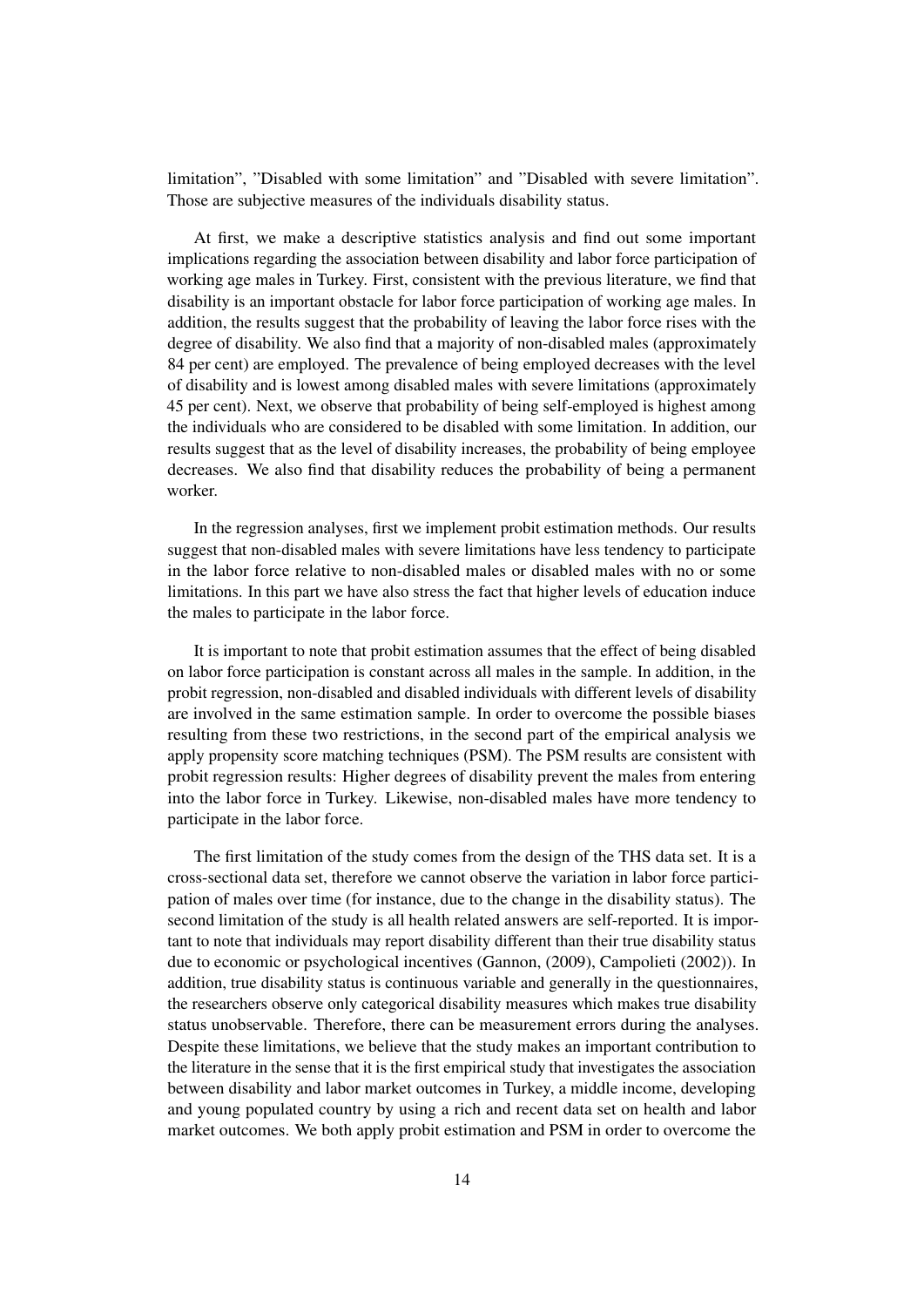problems due to the restrictions of probit estimation. We find out that the results from two estimation processes are consistent with each other. Our results are also consistent with previous literature.

In short, disability is barrier to entering the labor force for working age males in Turkey, like in other developed and developing countries. In order to promote the labor force participation of disabled males, the government should propose alternative employment policy suggestions. For instance, the government can increase the quotas for disabled individuals in work places, or several tax incentives may be given to firms or other business organizations for disabled employees. Further research is needed for alternative policies.

## References

- [1] Baldwin, M., and Johnson, W.G. (1994). Labor Market Discrimination against Men with Disabilities. *Journal of Human Resources*, 29(1), 1-19.
- [2] Becker, S. O., and Ichino A. (2002). Estimation of Average Treatment Effects Based on Propensity Scores. *The Stata Journal*, 2(4), 358-377.
- [3] Bound, J.,Schoenbaum, M., Stinebrickner TR. and Waidmann T. (1999). The Dynamic Effects of Health on the Labor Force Transitions of Older Workers. *Labour Economics*, 6 (2), 179-202.
- [4] Campolieti, M. (2002). Disability and Labor Force Participation of Older Men in Canada. *Labour Economics*, 9, 405-432.
- [5] Dehejia, H. R., and Wahba S. (2002). Propensity Score Matching Methods for Non-Experimental Causal Studies. *Review of Economics and Statistics*, 84(1), 151-161.
- [6] Gannon, B. (2009). The Influence of Economic Incentives on Reported Disability Status. *Health Economics* , 18, 743-759.
- [7] Duzgun-Oncel, B. and Karaoglan, D. (forthcoming 2016a). Turkiye'de Engelli Erkeklerin Isgucu Durumlari Uzerine Betimsel bir Calisma. *Iktisadi ve Idari Bilimler Dergisi*
- [8] Duzgun-Oncel, B. and Karaoglan, D. (2016b). Impact of Policy Reform on Labor Force Status of Disabled Males: A Regression Discontinuity Analysis. Mimeo.
- [9] Haveman, R., and Wolfe, B. (1990). The Economic Well-Being of the Disabled: 1962-84. *Journal of Human Resources* , 25(1), 32-54.
- [10] Johnson, W. G., and Lambrinos, J. (1985). Wage Discrimination against Handicapped Men and Women. *Journal of Human Resources* , 20 (2), 264-277.